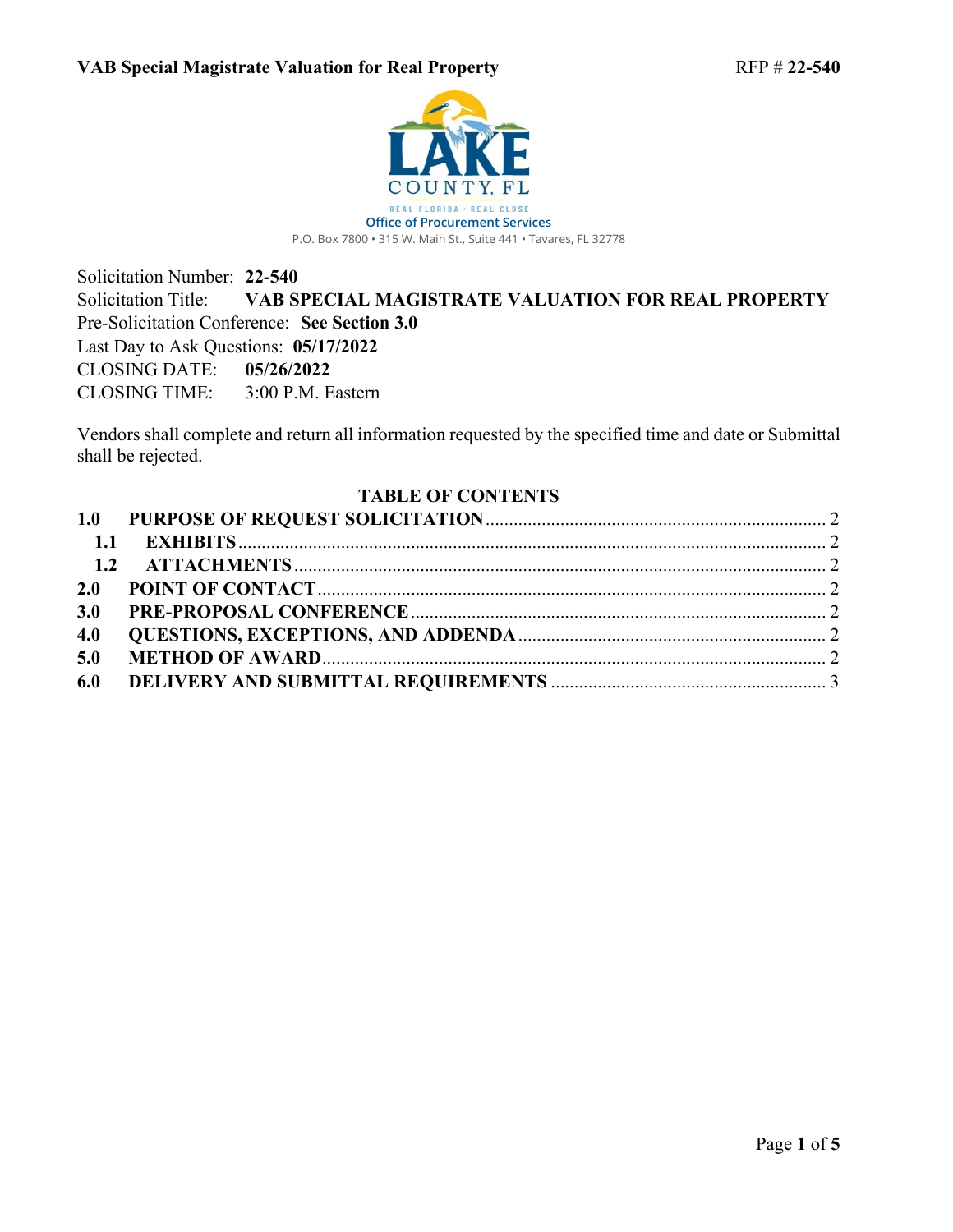### **VAB Special Magistrate Valuation for Real Property RFP # 22-540**

# <span id="page-1-0"></span>**1.0 PURPOSE OF REQUEST SOLICITATION**

The purpose of this solicitation is to solicit competitive sealed submittals to furnish **VAB SPECIAL MAGISTRATE VALUATION FOR REAL PROPERTY** for Lake County, Florida. This solicitation is officially posted on the County's website.

### <span id="page-1-1"></span>**1.1 EXHIBITS**

Exhibit  $A -$  Scope of Work Exhibit B – Insurance Requirements Exhibit C – [General Terms and Conditions for Lake County Florida](https://lakeumbraco.azurewebsites.net/media/krwgfnt0/general-terms-and-conditions-v-5-6-21-ada.pdf) dated 5/6/21.

### <span id="page-1-2"></span>**1.2 ATTACHMENTS**

Attachment 1 – Submittal Form

Attachment 2 – Pricing Sheet

Attachment 3 – Reference Form

## <span id="page-1-3"></span>**2.0 POINT OF CONTACT**

Direct all inquiries to the Contracting Officer (official point of contact) listed:

Amy Munday, Contracting Officer II

Telephone: 352-343-9839 E-mail: [amunday@lakecountyfl.gov](mailto:amunday@lakecountyfl.gov)

<span id="page-1-4"></span>**3.0 PRE-PROPOSAL CONFERENCE**  $N/A$ 

## <span id="page-1-5"></span>**4.0 QUESTIONS, EXCEPTIONS, AND ADDENDA**

Vendors must examine all solicitation documents including the [General Terms and Conditions](https://lakeumbraco.azurewebsites.net/media/krwgfnt0/general-terms-and-conditions-v-5-6-21-ada.pdf)  [for Lake County Florida.](https://lakeumbraco.azurewebsites.net/media/krwgfnt0/general-terms-and-conditions-v-5-6-21-ada.pdf) All communication, inquiries, or requests for exceptions are to be directed to the Contracting Officer listed in Sectio[n 2.0.](#page-1-3) The last day for questions or requests for exceptions is **05/17[/2022](#page-0-0)**. An addendum may be issued in response to any inquiry received, which changes or clarifies the terms, provisions, or requirements of the solicitation. No answers given in response to questions submitted will be binding upon this solicitation unless released in writing as an addendum to the solicitation and posted on the [Formal Solicitations site](https://c.lakecountyfl.gov/offices/procurement_services/view_all_bids.aspx?mylakefl=True)  [\(lakecountyfl.gov\)](https://c.lakecountyfl.gov/offices/procurement_services/view_all_bids.aspx?mylakefl=True) for this solicitation. Where there appears to be a conflict between this solicitation and any addenda, the last addendum issued will prevail.

It is the Vendor's responsibility to ensure receipt of all addenda and any accompanying documentation. Failure to acknowledge each addendum may prevent the proposal from being considered for award. The solicitation due date is static unless notified via addendum.

Process clarification or procedure questions may be asked at any time to the Contracting Officer.

### <span id="page-1-6"></span>**5.0 METHOD OF AWARD**

Each Submittal will be evaluated for conformance as responsive and responsible using the following criteria:

- A. Proper submittal of ALL documentation as required by this Solicitation. (Responsive)
- B. The greatest benefits to Lake County as it pertains to: (Responsible)
	- 1. Firm's qualifications;
	- 2. Proposed costs / fee schedule;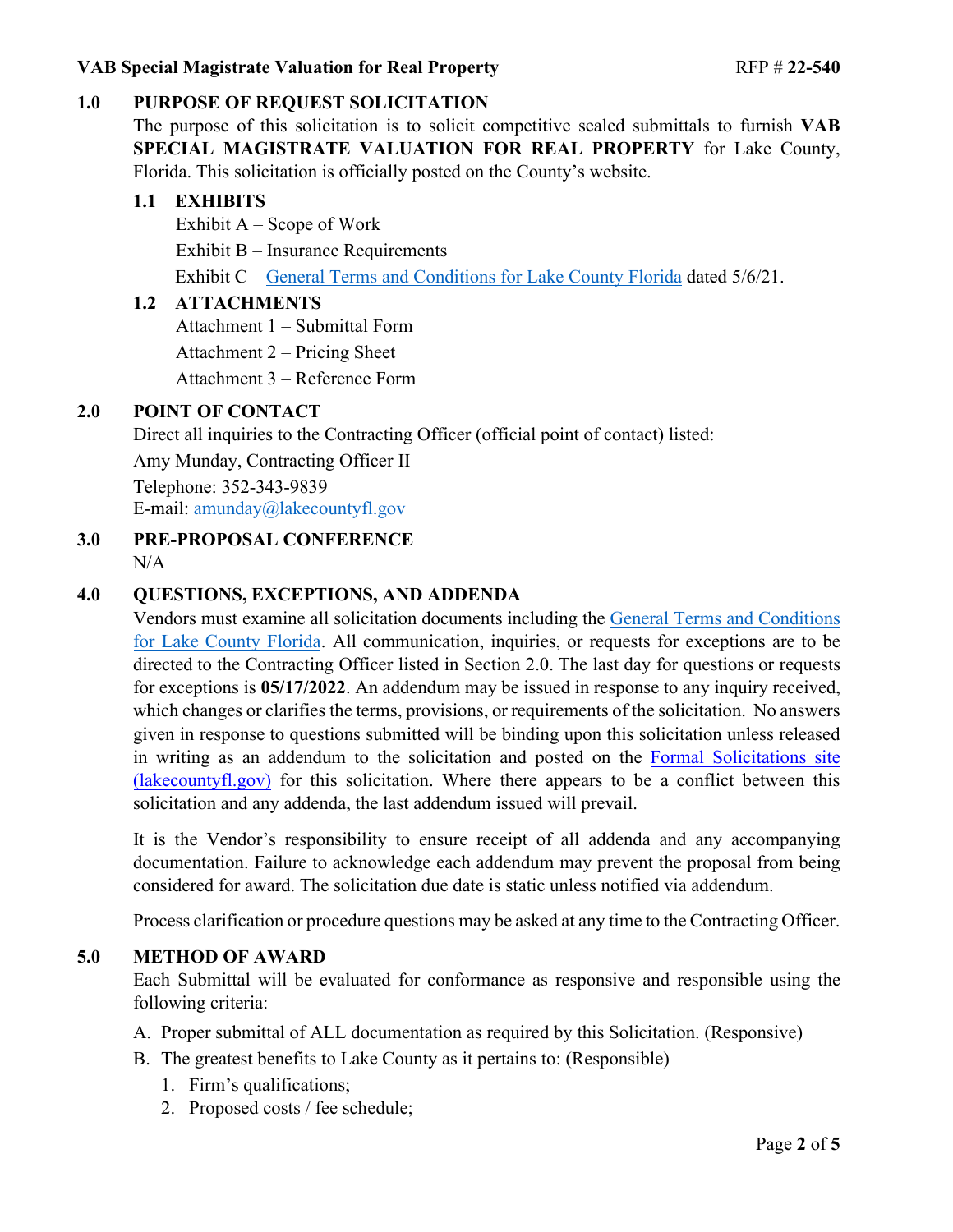#### **VAB Special Magistrate Valuation for Real Property RFP # 22-540**

- 3. Past Performance. In order to evaluate past performance, all Vendors are required to submit at least three verifiable references / relevant projects completed within the last three years that are the same or similar in magnitude to this Solicitation. The County may be listed as a reference. Use Attachment 3 – References Form;
- 4. All technical specifications associated with this Solicitation;

Award will be made to the most responsive, responsible Vendor whose Proposal represents the best overall value to the County when considering all evaluation factors (no additional details).

The County reserves the right to make awards to one or more Vendors to reject any and all offers or waive any minor irregularity or technicality in Proposals received.

Proposals received before the closing date and time listed will be opened, recorded, and accepted for consideration. Vendors' names will be read aloud and recorded. Proposals will be available for inspection during normal business hours from the Office of Procurement Services 30 calendar days after the solicitation due date or after recommendation of award, whichever occurs first.

# <span id="page-2-0"></span>**6.0 DELIVERY AND SUBMITTAL REQUIREMENTS**

- A. Hand delivery of submittals will not be accepted.
- B. RESPONSES MUST BE SUBMITTED THROUGH THE SOLICITATION RESPONSE PORTAL TO BE CONSIDERED – [Click Here for the Submission Portal.](https://procurement.lakecountyfl.gov/login)
- C. A response will not be accepted if completed and submitted after the official due date and time.
- D. Submission indicates a binding offer to the County and agreement of the terms and conditions referenced in this Solicitation. Do not make any changes to the content or format of any form without County permission. All information must be legible.
- E. Submittal must be organized into the following major sections. Create and upload a file for each section:
	- **1. Vendor Profile**
		- □ Statement of Interest & Understanding of Project.
		- $\Box$  Completed Attachment 3 Reference Form.
		- List the name, business address, telephone number and e-mail address of the magistrate. Provide a resume of the magistrate's background and skills.
		- $\Box$  Include copies of any required licenses or certifications.
	- **2. Forms**
		- $\Box$  Completed Attachment 1 Submittal Form;
			- o Submittal must be signed by the magistrate.
		- $\Box$  Proof of [Sunbiz.org](https://dos.myflorida.com/sunbiz/) registration;
		- $\Box$  Include a completed W-9 form;
		- Completed Addenda issued. Failure to include signed addenda may be cause for Submittal to be considered non-responsive;
		- **Proof of insurance or evidence of insurability at levels in Exhibit B** Insurance Requirements;
		- $\Box$  Proof of Department of Revenue Training and Certification;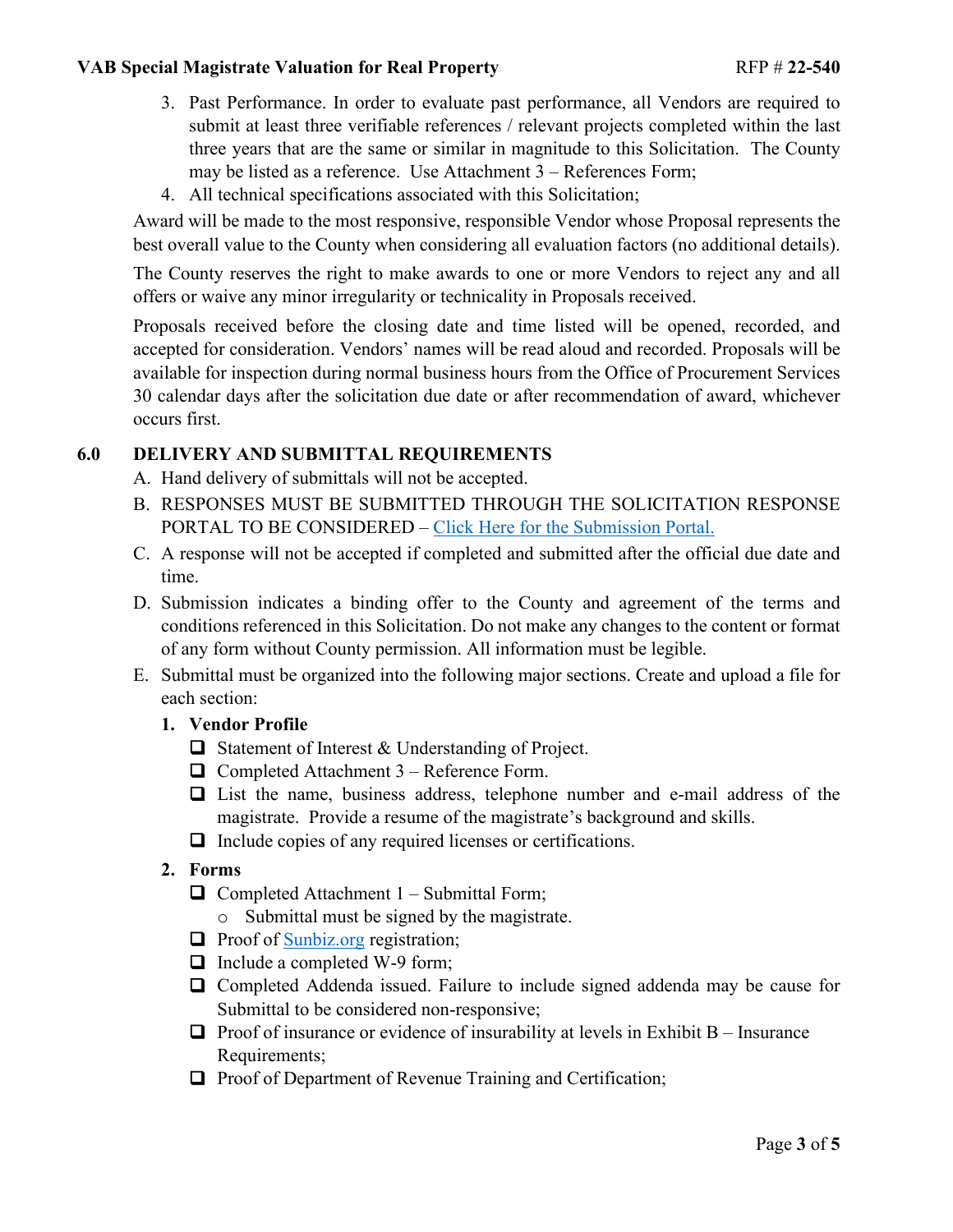## **3. Proposed Solution**

- $\Box$  Provide a concise description of the approach and process to successfully complete the work to be performed including any specific staffing or equipment resources.
- **4. Completed Pricing Sheet**
	- $\Box$  Completed Attachment 2 Pricing Sheet;

## **5. Financial Stability**

 $\Box$  Provide a financial stability statement indicating the firm has the necessary resources (human and financial) to provide the services at the level required by the County. The County reserves the right to request a financial statement, a certified audit, or a third party prepared financial statement. The County reserves the right to use a thirdparty company to verify financial information provided. Provide similar information for a subcontractor or joint venture arrangement.

### **6. Litigation**

 $\Box$  Provide information on the nature and outcome of litigation and proceedings for the previous three (3) years where the firm has been involved in any matter related to professional activities.

#### **7. Performance**

- $\Box$  Provide information on whether the magistrate has ever written recommendations late, and if so, the number of times those recommendations have been late.
- Provide an explanation of the magistrate's time and workload management for the prevention of late filed recommendations.
- $\Box$  Indicate whether the magistrate has ever used Axia.

#### F. PRESENTATIONS/ POST-DISCUSSIONS AFTER PROPOSAL RESPONSE

- 1. The County, at its sole discretion, may ask for an oral presentation or demonstration without charge to the County. The County reserves the right to require the Vendor to demonstrate to the satisfaction of the County that the Firm has the fiscal and technical ability to furnish the requirements of the RFP. The demonstration must satisfy the County and the County will be the sole judge of compliance.
- 2. The County may commence contract negotiations in accordance with the method of award specified. The County reserves the right to conduct discussions with Vendors having a realistic possibility of contract award to include requests for additional information and requests for "best and final" offers.
- 3. Vendors must not assume they will be asked to make a presentation or asked for a "best and final" offer and must include all pertinent and required information in their original Proposal.
- G. The County is not liable or responsible for any costs incurred in responding to this Solicitation including, without limitation, costs for product or service demonstrations if requested.
- H. Interested parties may listen to the 3:01 P.M. solicitation opening by calling 1-321-332- 7400, Conference ID 971 920 36# or clicking on this link: *[Join Microsoft Teams Meeting](https://teams.microsoft.com/l/meetup-join/19%3ameeting_NTc2MGM4YWYtYjcxYy00NjIxLTg3MjEtMzQzYTNiN2QyODQ1%40thread.v2/0?context=%7b%22Tid%22%3a%228499232e-a71a-45ed-aeca-64041089512e%22%2c%22Oid%22%3a%222b878da3-a65c-47a7-9def-0cf7f970014f%22%7d)*